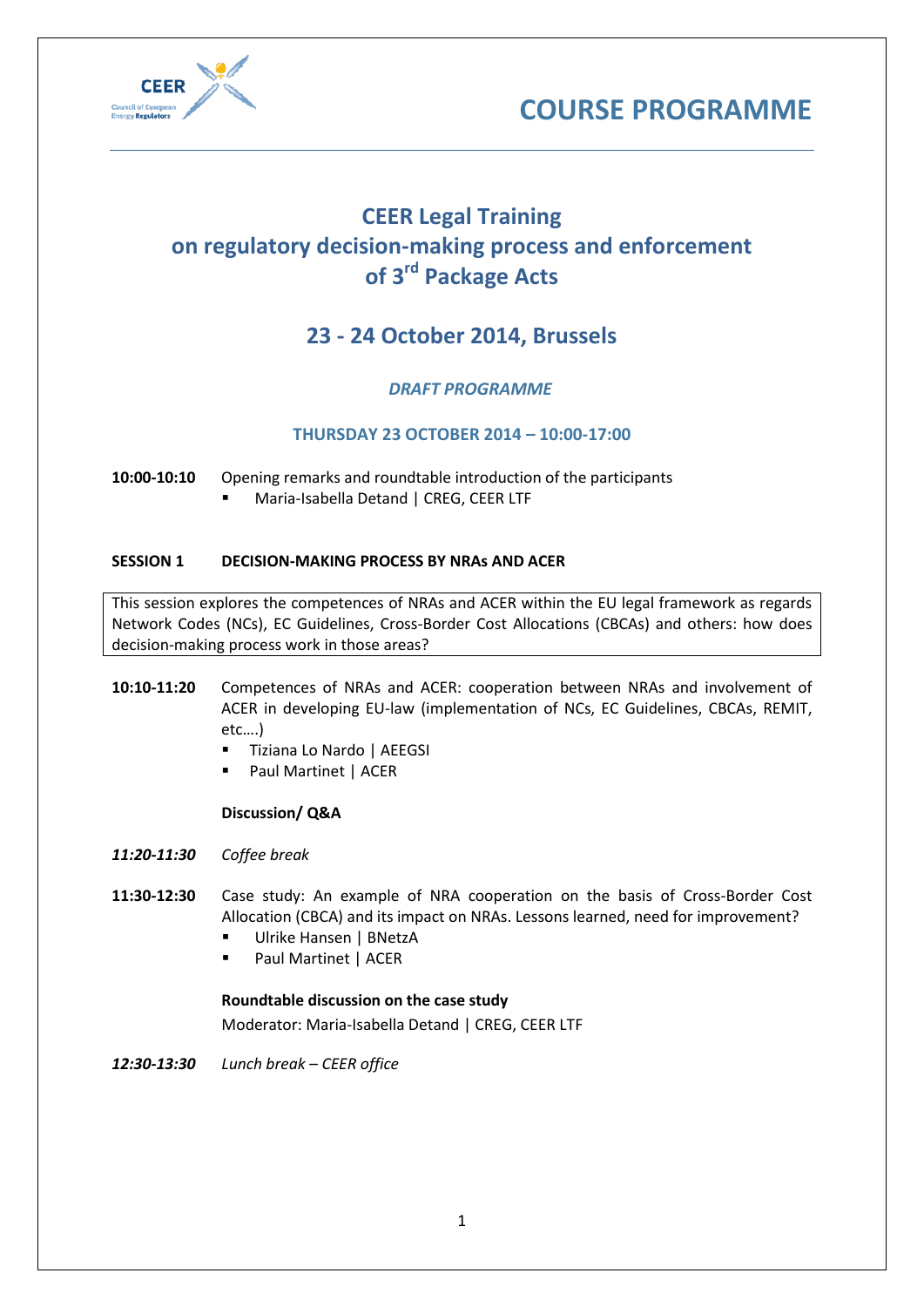



### **SESSION 2 ENFORCEMENT AND JUDICIAL REVIEW OF NRAs' AND ACER's DECISIONS**

The European Union is primarily dependent on the Member States for the implementation and subsequent enforcement of EU law. Member States and their authorities such as NRAs are entrusted with ensuring compliance with the European Union law and sanctioning infringements. The work of NRAs is based on the national procedural autonomy of Member States. However, the national procedural autonomy of Member States can lead to inconsistent application of EU law by NRAs. Following the development and approval of the 3<sup>rd</sup> Package Acts (Network Codes, EC Guidelines, ACER Decisions, etc.), issues arise around their enforcement. Who is responsible for what? What are the different options to enforce EU Acts?

#### **13:30-15:45** Enforcement of NRAs' and ACER's legally binding decisions and their judicial review: a view from the Institutions

- Adrien de Hauteclocque | European Court of Justice
- Leigh Hancher | Tilburg University
- Claude Probst | (former staff) European Aviation Safety Agency

#### **Discussion / Q&A**

- *15:45-16:00 Coffee break*
- **16:00-16:45** Future role of ACER Board of Appeal in the review of ACER's decisions **Herbert Ungerer | ACER Board of Appeal**

#### **Discussion / Q&A**

- **16:45-17:00** Wrap-up of 1<sup>st</sup> day
	- **Maria-Isabella Detand | CREG, CEER LTF**

#### **17:00-18:00 Reception**

For those who wish to join, we will host a small drinks reception at the CEER office – all participants and lecturers welcome!

#### **- END FIRST DAY-**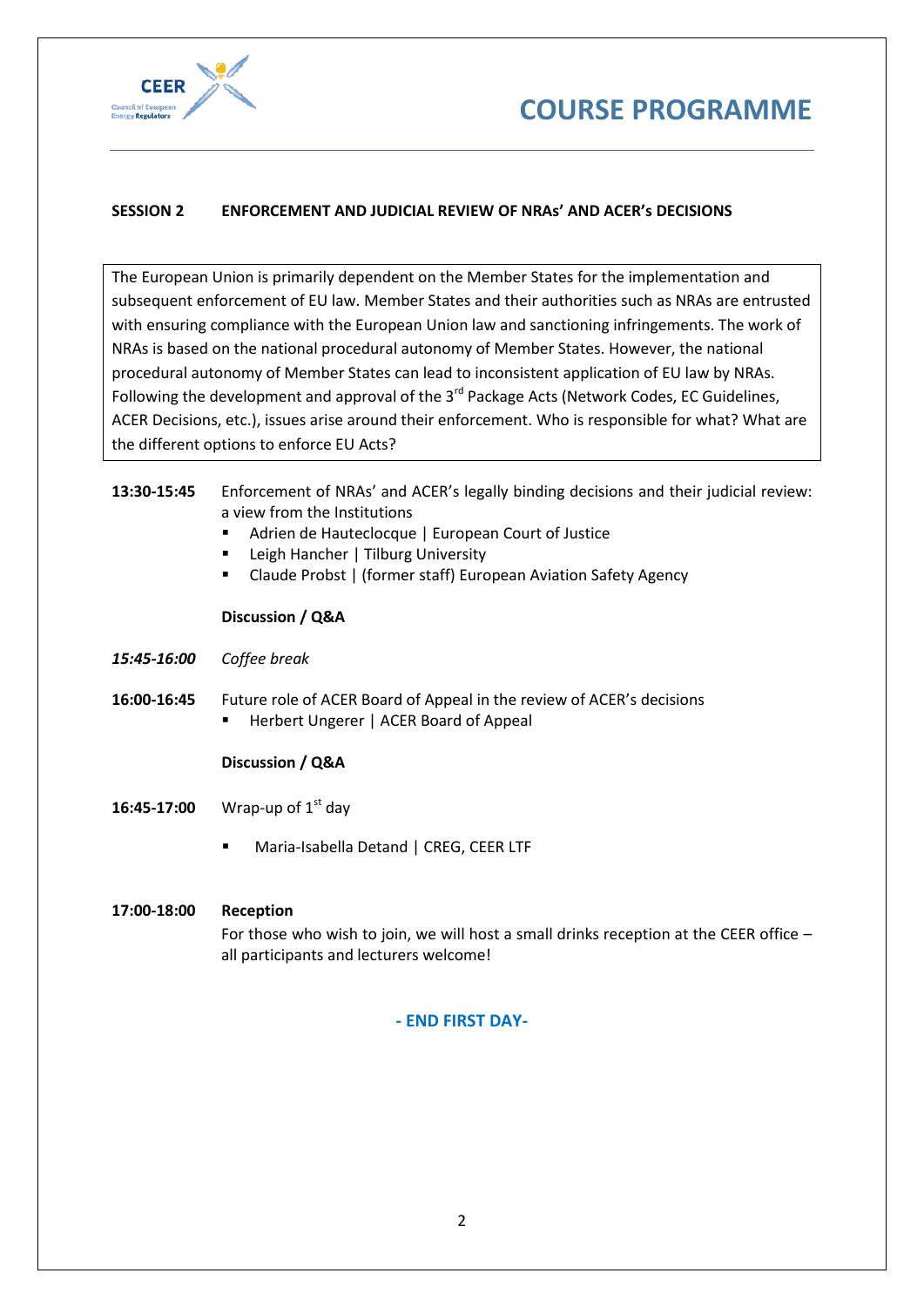



#### **FRIDAY 24 OCTOBER 2014 – 09:00-17:00**

#### **SESSION 3 COMITOLOGY PROCESS: BEFORE AND AFTER LISBON TREATY**

The European Commission currently adopts, on average, 2000 legally-binding acts as implementing or delegated acts every year. These measures impact every sector of the society and economy and are often rich with important details. The importance of Comitology has recently grown again thanks to the powers introduced by the Treaty of Lisbon (Articles 290-291 TFEU). This session explains what Comitology is before and after the Lisbon Treaty. Why is it used? How do implementing and delegated acts work in practice and what is the role of the European Parliament and European Council in scrutinising these measures? Does PRAC still survey?

| 09:00-10:15 | Comitology: before and after the Lisbon Treaty, Omnibus and some practical<br>examples<br>Michael Kaeding   University of Duisburg-Essen, College of Europe<br>٠ |
|-------------|------------------------------------------------------------------------------------------------------------------------------------------------------------------|
| 10:15-11:15 | Comitology post-Lisbon: from a critical note to strategy for lobbying actions<br>Daniel Guéguen   PACT European Affairs, College of Europe                       |
| 11:15-11:30 | Coffee break                                                                                                                                                     |
| 11:30-12:45 | Roundtable discussion / Q&A<br>Moderator: Maria-Isabella Detand   CREG, CEER LTF                                                                                 |
| 12:45–13:45 | Lunch break – CEER office                                                                                                                                        |

#### **SESSION 4 NETWORK CODES VERSUS EC GUIDELINES**

The 3<sup>rd</sup> Energy Package established a specific process for developing cross-border network codes as well as European level decisions and recommendations by ACER. This session focuses on the formal steps in the process, including the role of ACER, regulators, European Institutions and ENTSOs. In some cases, energy provisions take the form of other standardised European acts, e.g. European Commission Guidelines. What is the legal standing of and relationship between these acts?

- **13:45-15:00** Adoption of NCs: what is the process? How to find information? What is the role of European Commission in the adoption process. Involvement of ACER, ENTSOs and other stakeholders. Practical case: NC CACM, lessons learned
	- Ernst Tremmel | ACER
	- Florence Melchior | ENTSO-E

**Discussion based on questions submitted by the participants** Moderator: Maria-Isabella Detand | CREG, CEER LTF

*15:00-15:15 Coffee break*